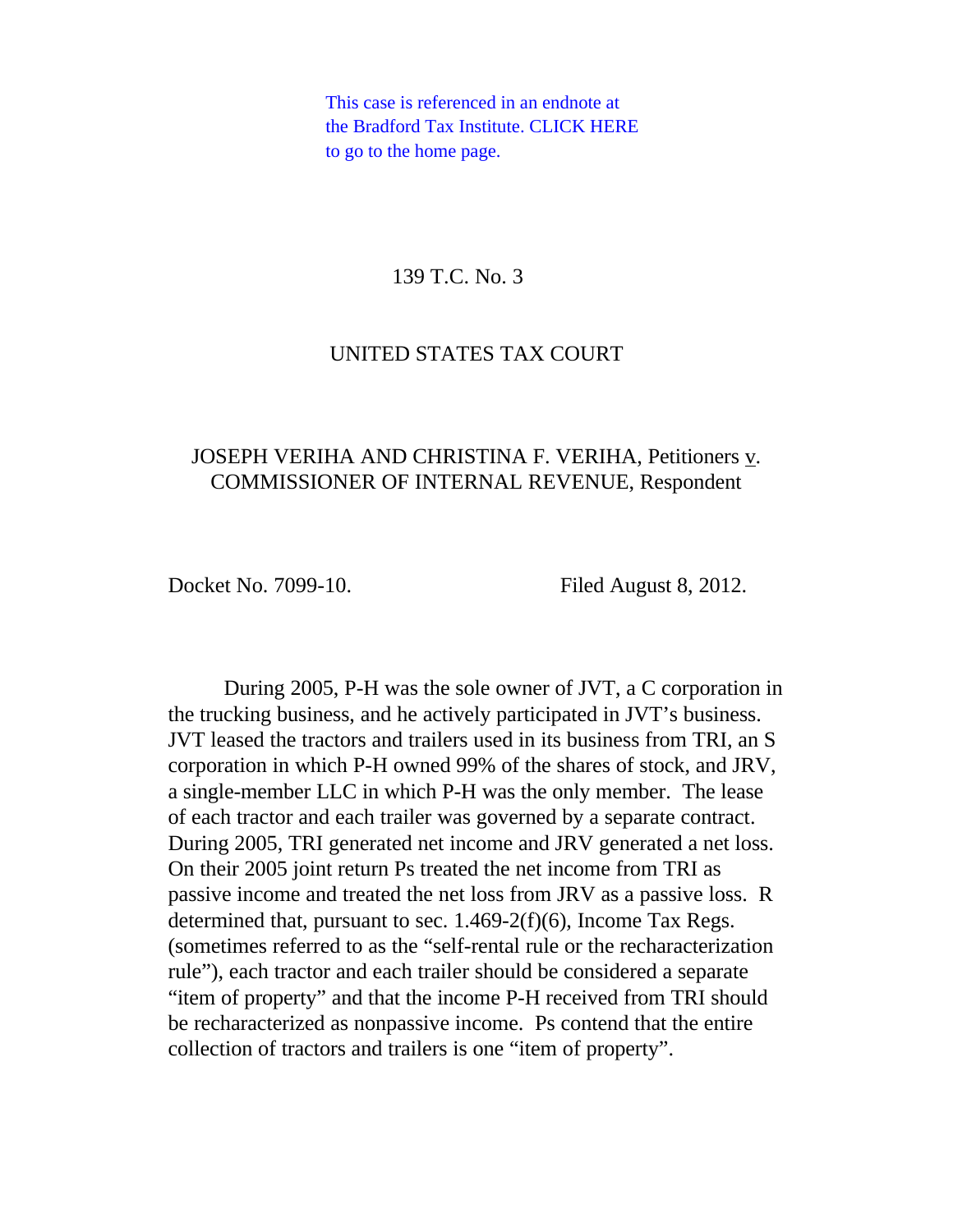Held: For purposes of sec. 1.469-2(f)(6), Income Tax Regs., each individual tractor or trailer was an "item of property" and the income P-H received from TRI was subject to recharacterization.

Amy L. Barnes and Robert Edward Dallman, for petitioners.

Laurie B. Downs, for respondent.

### OPINION

WELLS, Judge: Respondent determined a deficiency in petitioners' 2005 Federal income tax of \$258,785 and an accuracy-related penalty pursuant to section  $6662(a)$  of \$51,757.<sup>1</sup> Respondent concedes that petitioners are not liable for the penalty. The issue we must decide is whether the income petitioner Joseph Veriha received from an S corporation in which he owned 99% of the stock should be recharacterized as nonpassive income pursuant to section 1.469-2(f)(6), Income Tax Regs. (sometimes referred to as the "self-rental rule or the recharacterization rule").

<sup>&</sup>lt;sup>1</sup>Unless otherwise indicated, section references are to the Internal Revenue Code of 1986 (Code), as amended, and Rule references are to the Tax Court Rules of Practice and Procedure.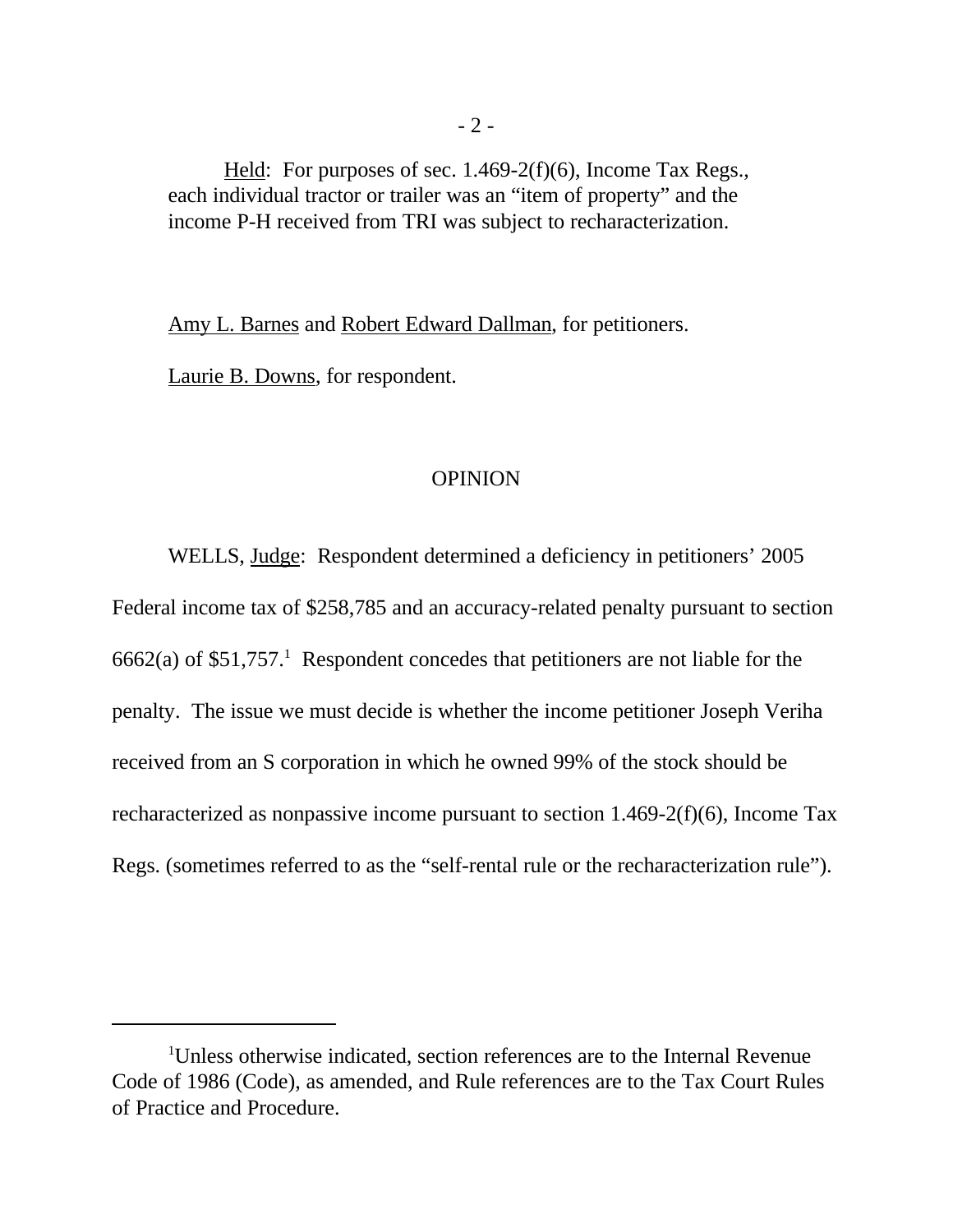#### **Background**

The parties submitted the instant case fully stipulated, without trial, pursuant to Rule 122. The parties' stipulations of fact are hereby incorporated by reference and are found accordingly. Petitioners are husband and wife who resided in Wisconsin at the time they filed their petition.

Mr. Veriha is the sole owner of John Veriha Trucking, Inc. (JVT), a corporation with its principal place of business in Wisconsin. JVT was a C corporation during 2005 but has since elected S corporation status. Petitioners were both employed by JVT during 2005, and Mr. Veriha materially participated in JVT's business. JVT is a trucking company that leases its trucking equipment from two different entities, Transportation Resources, Inc. (TRI), and JRV Leasing, LLC (JRV). The trucking equipment JVT leases consists of two parts: a motorized vehicle (tractor) and a towed storage trailer (trailer).

TRI is an S corporation in which Mr. Veriha owns 99% of the stock; his father owns the remaining 1%. TRI is an equipment leasing company with its principal place of business in Wisconsin. TRI owns only the tractors and trailers that it leases to JVT. During 2005, TRI and JVT entered into 125 separate lease agreements, one for each tractor or trailer leased. TRI's only source of income during 2005 was the leasing agreements with JVT.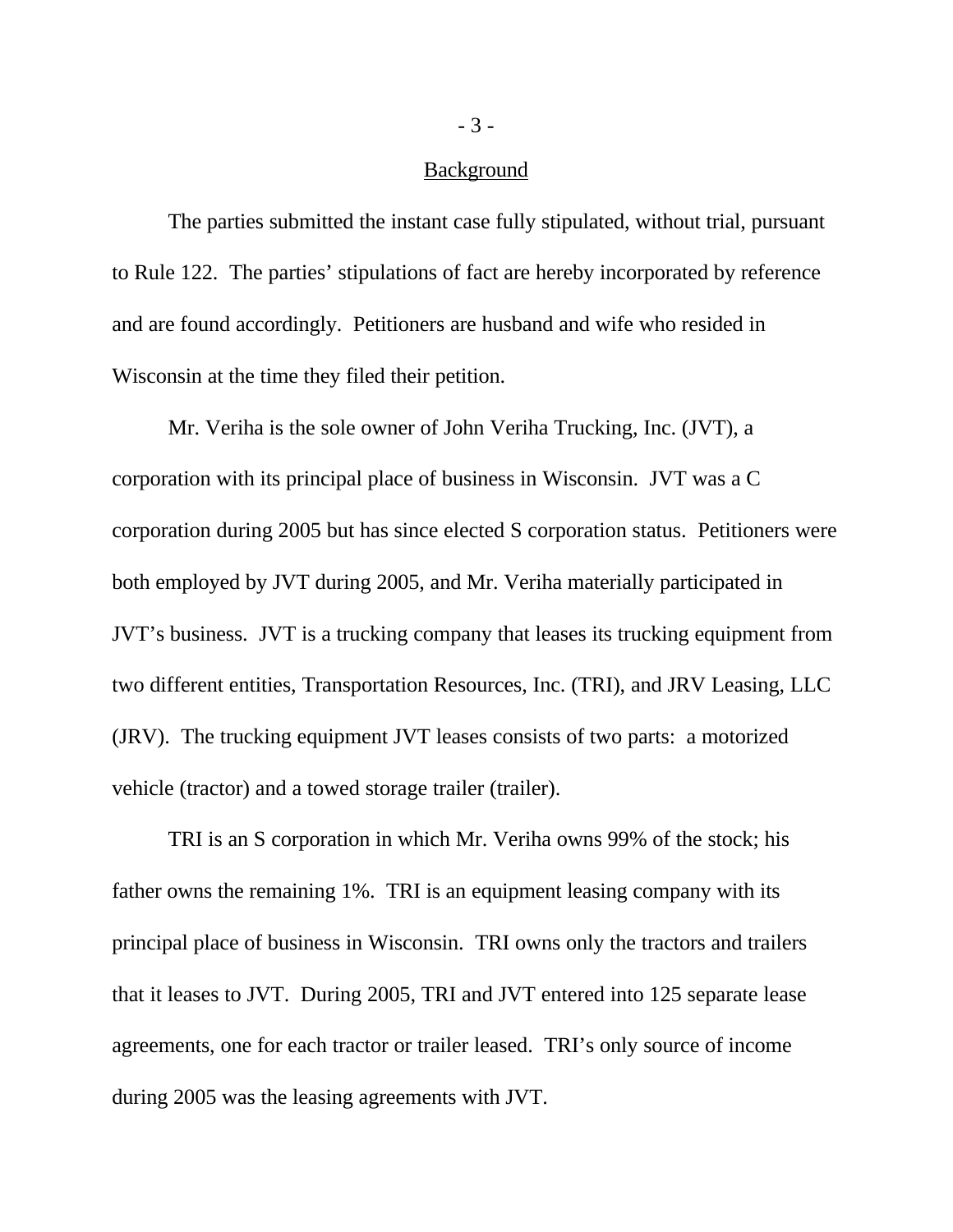JRV is a single-member limited liability company, and Mr. Veriha is its sole member. JRV is an equipment leasing company that owns only the tractors and trailers that it leases to JVT. During 2005, JRV and JVT entered into 66 separate lease agreements, one for each tractor or trailer leased. JRV's only source of income during 2005 was the leasing agreements with JVT.

Each tractor was leased to JVT as one unit, and each trailer was leased to JVT as one unit. The monthly rate for leasing each tractor was determined by the tractor's age, and the monthly rate for leasing each trailer was determined by the type of trailer. During 2005, the tractors and trailers owned by TRI and JRV were all parked in the same lot and were intermingled. All the tractors were painted the same yellow color, and all received the same scheduled maintenance. JVT paid the expenses for all of the tractors and trailers and insured all the tractors and trailers under the same blanket insurance policy. In determining which tractor or trailer to use on a route, JVT made no distinction between those TRI owned and those JRV owned. Similarly, when it assigned drivers, JVT did not make any distinction on the basis of the ownership of the tractor or trailer.

During 2005, TRI generated net income, which it reported to Mr. Veriha on a Schedule K-1, Partner's Share of Income, Deductions, Credits, etc. Petitioners treated that net income as passive income on their return.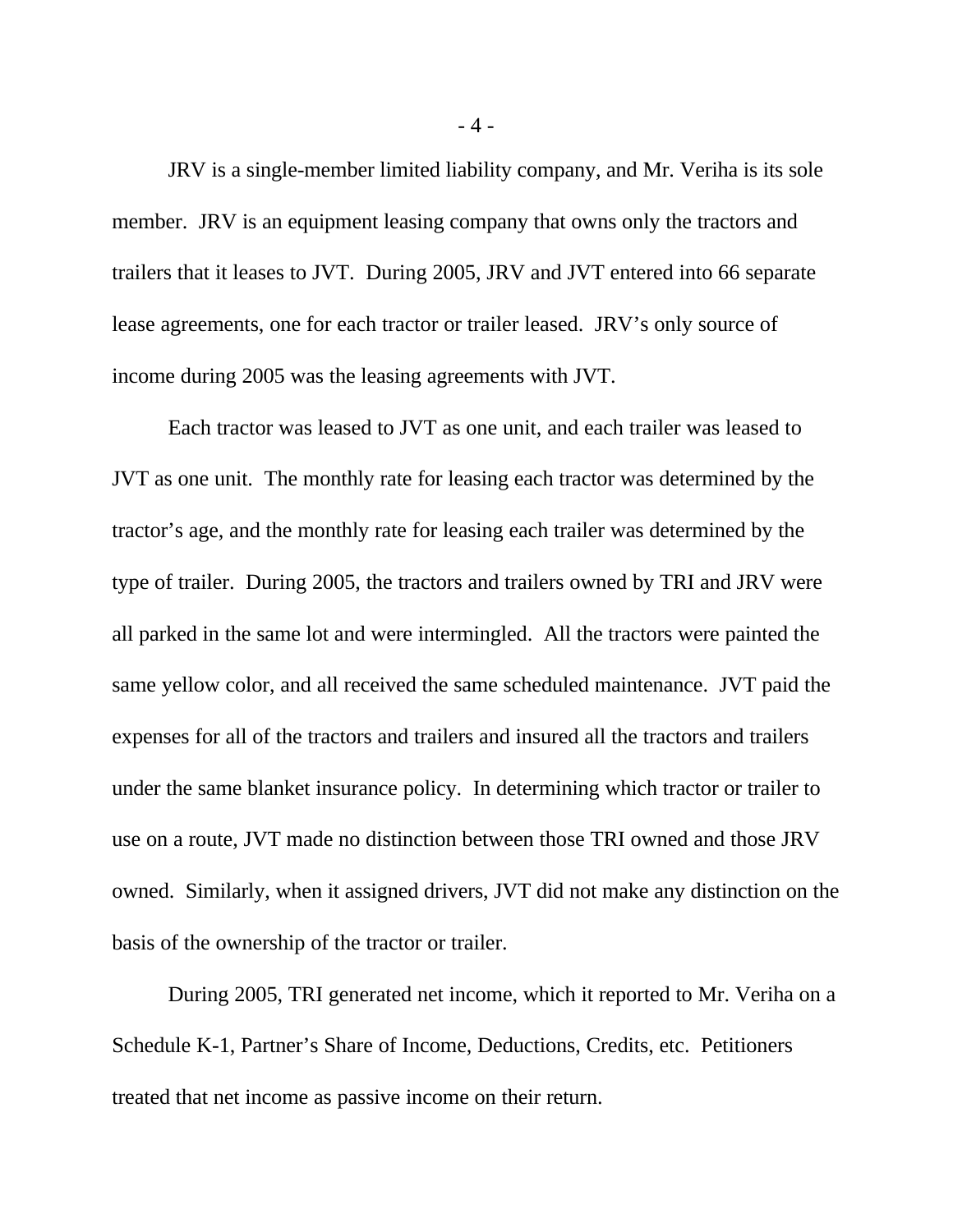During 2005, JRV generated a net loss, which petitioners reported on their Schedule C, Profit or Loss From Business. Petitioners treated that loss as a passive loss on their return.

Respondent issued a notice of deficiency to petitioners in which respondent determined that petitioners' income from TRI should be recharacterized as nonpassive income pursuant to section 1.469-2(f)(6), Income Tax Regs. Petitioners timely filed their petition in this Court.

### Discussion

 Section 469(a) disallows the passive activity loss of an individual taxpayer. Passive activity losses are suspended until the taxpayer either has offsetting passive income or disposes of the taxpayer's entire interest in the passive activity. Sec. 469(b), (g). Congress enacted the passive activity rules in response to concern about the widespread use of tax shelters in which taxpayers were avoiding tax on unrelated income. See Schaefer v. Commissioner, 105 T.C. 227, 230 (1995).

The Code defines "passive activity" as an activity involving the conduct of a trade or business in which the taxpayer does not materially participate. Sec.  $469(c)(1)$ . However, the term "passive activity" generally includes any rental activity, regardless of material participation. Sec.  $469(c)(2)$ , (4). Section 469 does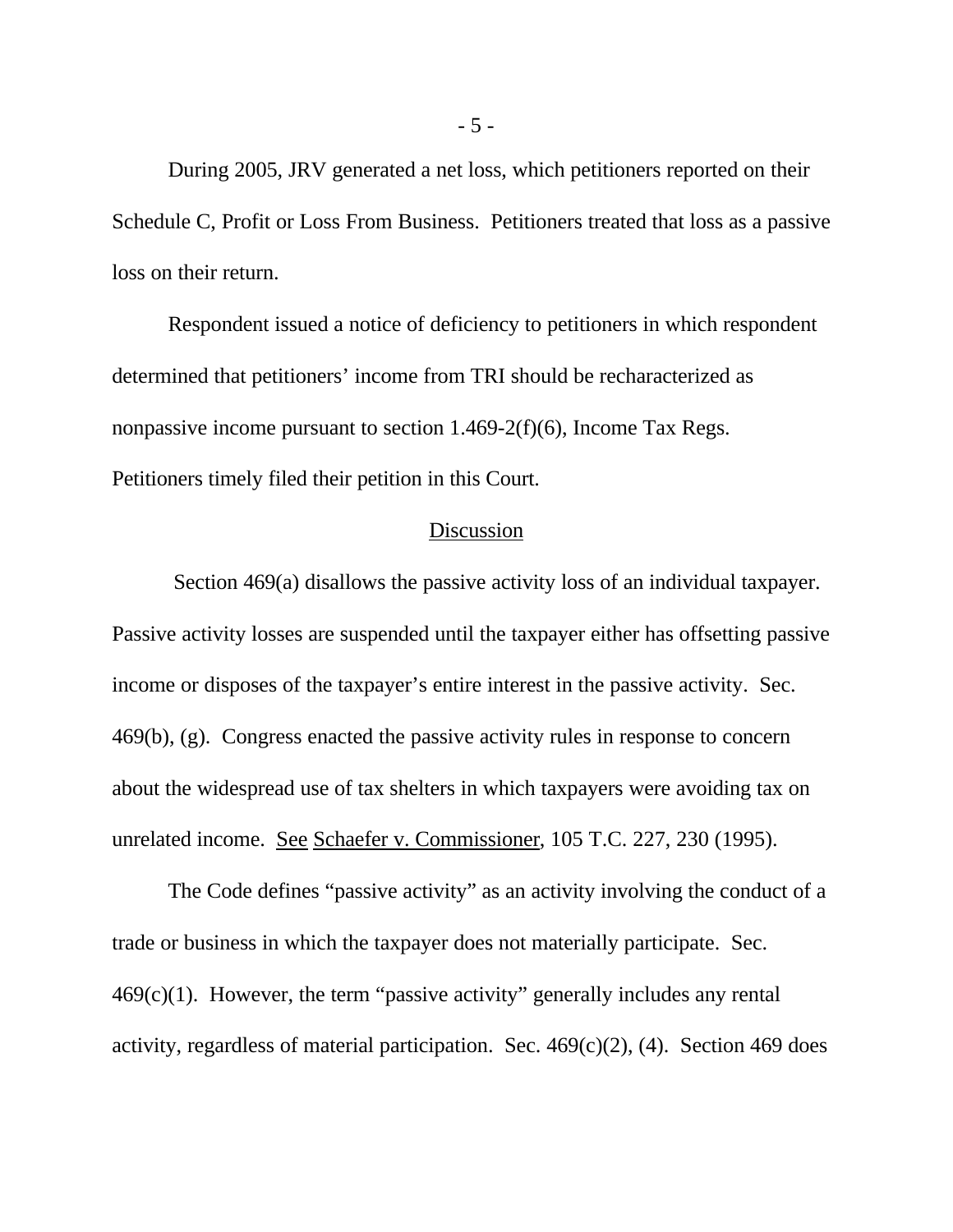not define "activity". See Schwalbach v. Commissioner, 111 T.C. 215, 223 (1998). However, the Secretary has prescribed regulations pursuant to section 469(l) that specify what constitutes an "activity". Section 1.469-4(c), Income Tax Regs., sets forth rules for grouping activities together to determine what constitutes a single "activity". That regulation provides: "One or more trade or business activities or rental activities may be treated as a single activity if the activities constitute an appropriate economic unit for the measurement of gain or loss for purposes of section 469." Sec.  $1.469-4(c)(1)$ , Income Tax Regs. Whether activities constitute an "appropriate economic unit" depends on the facts and circumstances. Sec. 1.469-4(c)(2), Income Tax Regs.

Section  $469(d)(1)$  defines "passive activity loss" as "the amount (if any) by which--(A) the aggregate losses from all passive activities for the taxable year, exceed (B) the aggregate income from all passive activities for such year." A passive activity loss is computed by first netting items of income and loss within each passive activity and then subtracting aggregate income from all passive activities from aggregate losses from all passive activities. See id.; sec. 1.469-2T, Temporary Income Tax Regs., 53 Fed. Reg. 5686 (Feb. 25, 1988).

In carrying out the provisions of section 469, section 469 $(1)(2)$  authorizes the Secretary to promulgate regulations "which provide that certain items of gross

- 6 -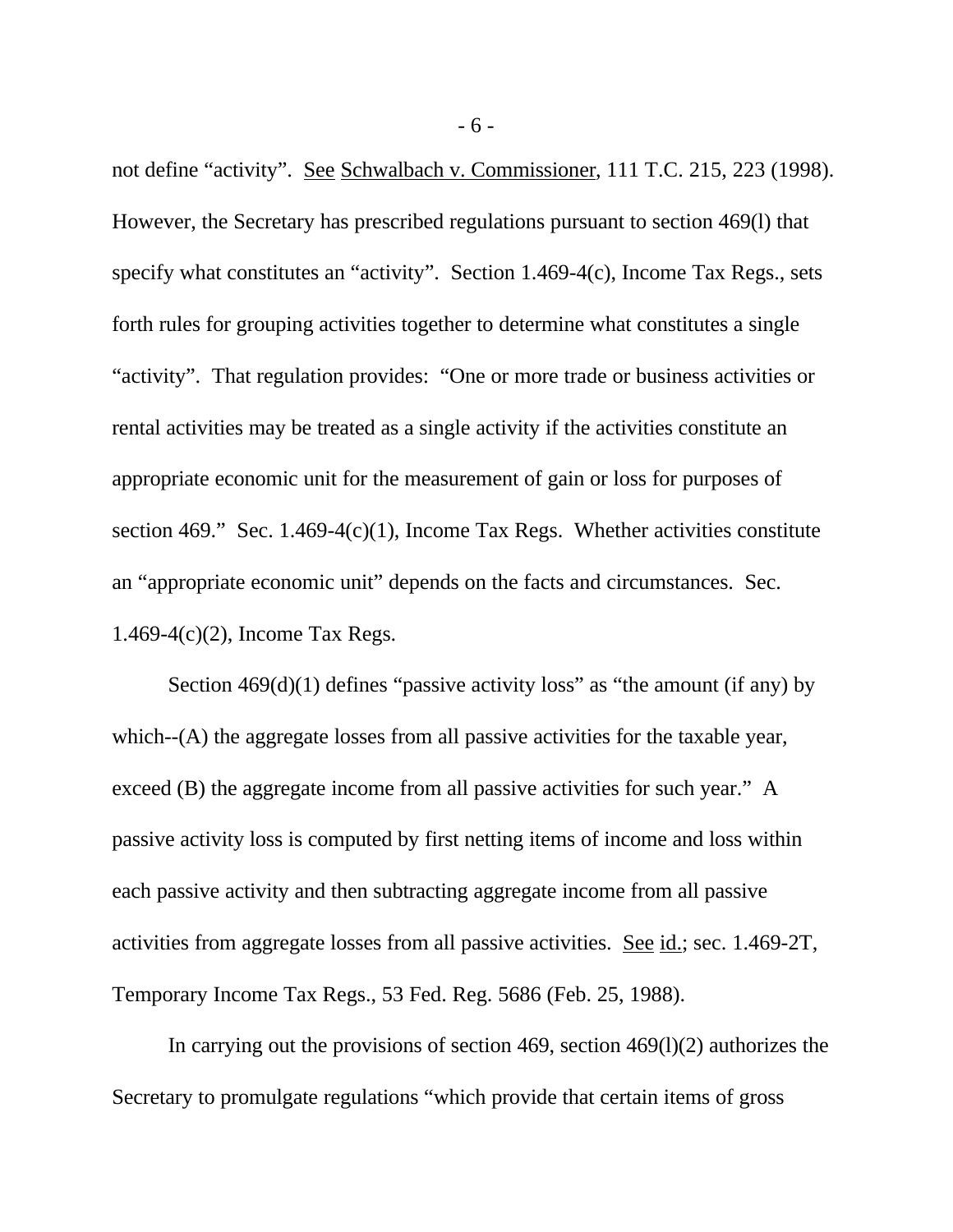income will not be taken into account in determining income or loss from any activity (and the treatment of expenses allocable to such income)". While the general rule of section 469(c)(2) characterizes all rental activity as passive, section 1.469-2(f)(6), Income Tax Regs., requires net rental income received by the taxpayer for use of an item of the taxpayer's property in a business in which the taxpayer materially participates to be treated as income not from a passive activity, and provides:

(f)(6) Property rented to a nonpassive activity.--An amount of the taxpayer's gross rental activity income for the taxable year from an item of property equal to the net rental activity income for the year from that item of property is treated as not from a passive activity if the property--

(i) Is rented for use in a trade or business activity  $**$  in which the taxpayer materially participates \* \* \*.

A taxpayer's activities include activities conducted through C corporations that are subject to section 469. Sec. 1.469-4(a), Income Tax Regs.

Section 1.469-2(f)(6), Income Tax Regs., explicitly recharacterizes as nonpassive net rental activity income from an "item of property" rather than net income from the entire rental "activity". Section 469 and the regulations thereunder distinguish between net income from an "item of property" and net income from the entire "activity", which might include rental income from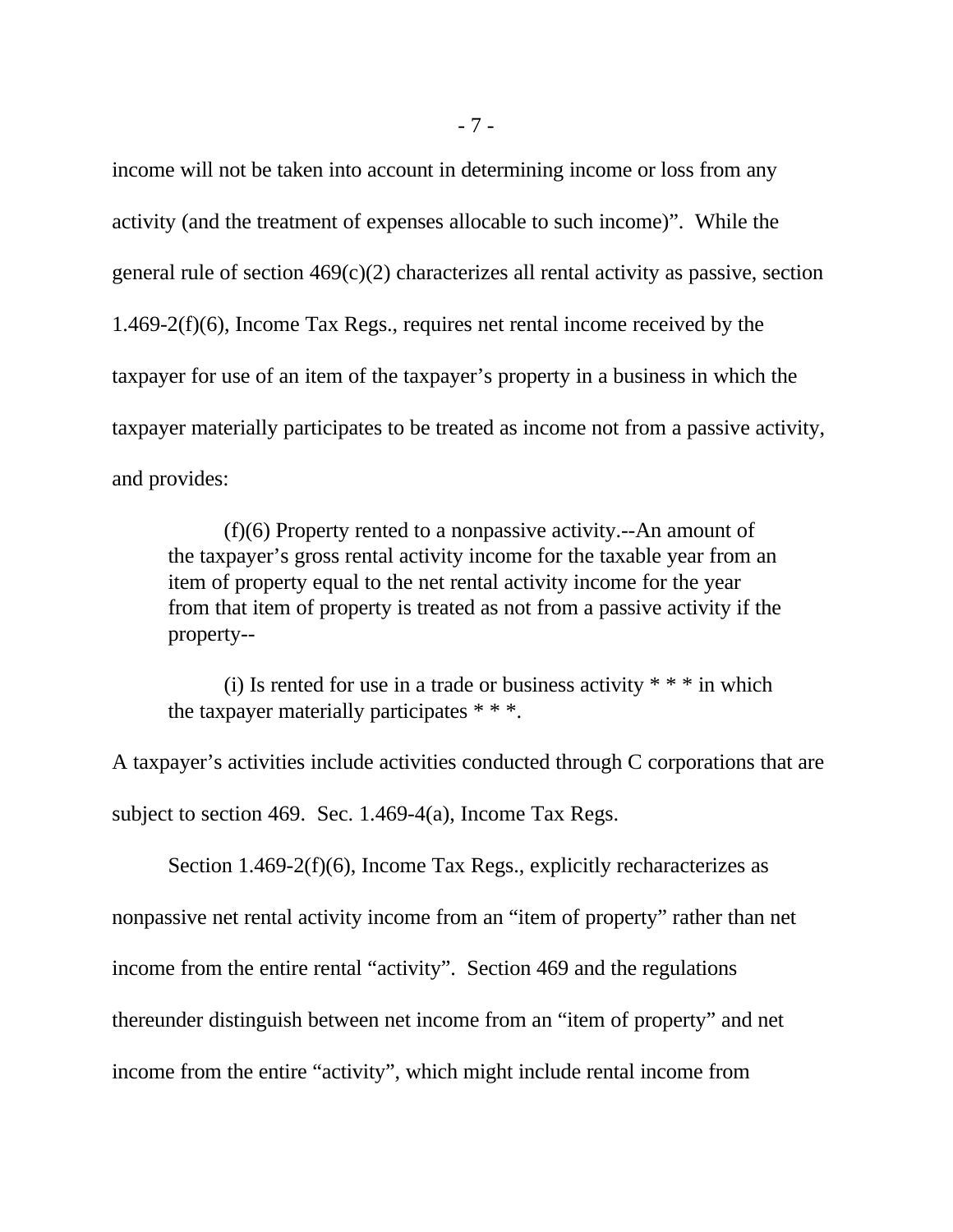multiple items of property. Even when items of property are grouped together in one activity, section 1.469-2(f)(6), Income Tax Regs., still applies to recharacterize rental income from an item of property as nonpassive income. Carlos v. Commissioner, 123 T.C. 275, 282 (2004).

The parties disagree about the definition of the phrase "item of property". In the notice of deficiency, respondent determined that the income from TRI should be recharacterized as nonpassive income. The notice of deficiency does not explain the rationale for that recharacterization, and petitioners contend that the notice of deficiency determined that each fleet of tractors and trailers TRI and JRV owned was a separate "item of property" and that the income from TRI should be recharacterized pursuant to section 1.469-2(f)(6), Income Tax Regs. However, on brief respondent contends that the notice of deficiency determined that each individual tractor or trailer is an "item of property" but that respondent elected not to challenge the offsetting of income and losses with respect to each tractor or trailer within TRI or JRV. In contrast, petitioners contend that the entire collection of tractors and trailers, i.e., all the tractors and trailers whether owned by TRI or JRV, constitutes a single "item of property".

Because neither the Code nor the regulations define the phrase "item of property", we follow the established rule of construction that an undefined term is

- 8 -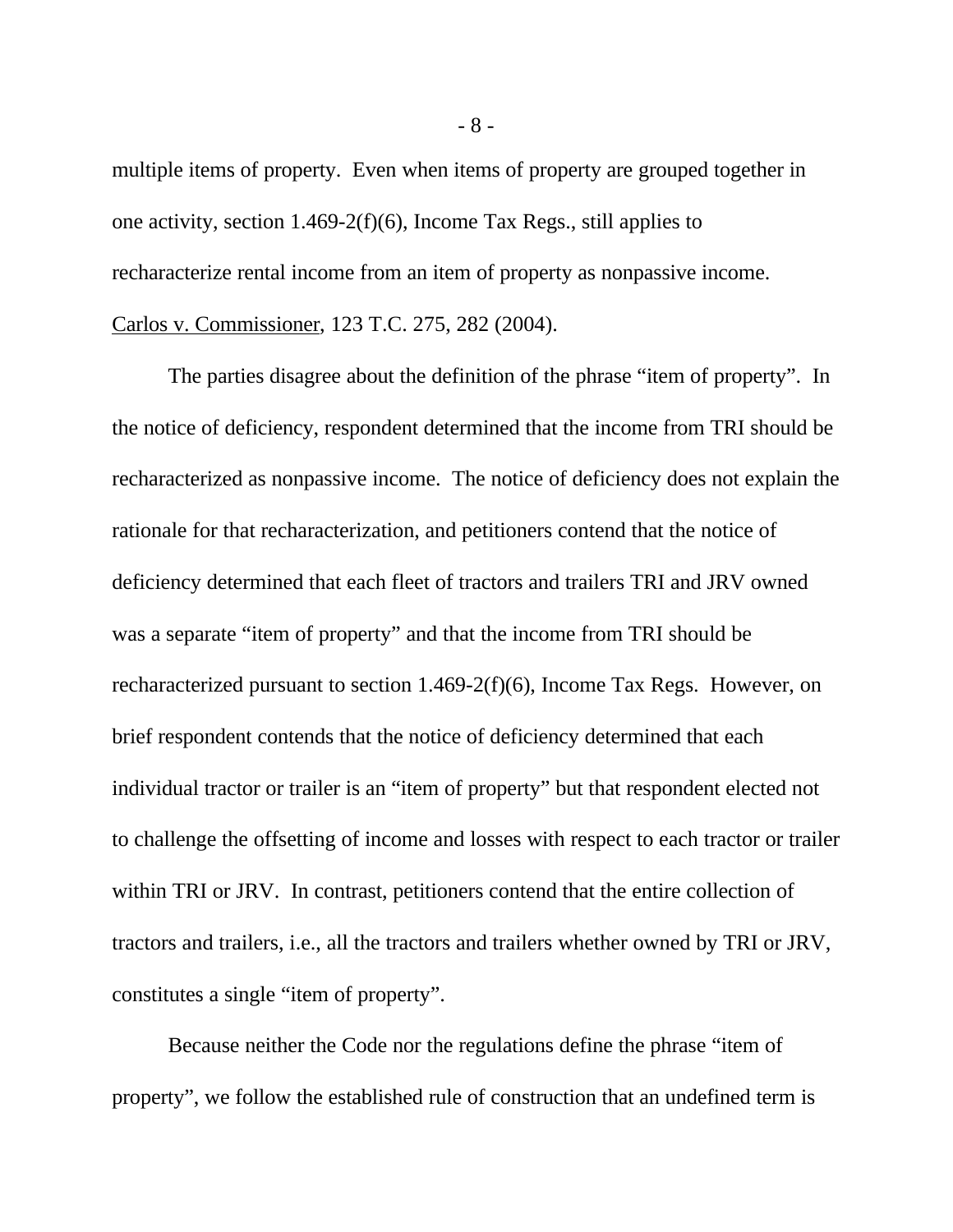given its ordinary meaning. See FDIC v. Meyer, 510 U.S. 471, 476 (1994); Gates v. Commissioner, 135 T.C. 1, 6 (2010). When seeking to ascertain the ordinary meaning of a term, a court may look for assistance to sources such as dictionaries. Muscarello v. United States, 524 U.S. 125, 127-132 (1998); Gates v. Commissioner, 135 T.C. at 6.

Webster's Third New International Dictionary 1203 (2002) provides the following definitions of the term "item": "an individual thing (as an article of household goods, an article of apparel, an object in an art collection, a book in a library) singled out from an aggregate of the individual things \* \* \* item applies chiefly to each thing in a list of things or in a group of things that lend themselves to listing (an item in a laundry list) (each item of income) (an item in an inventory)." Webster's Ninth New Collegiate Dictionary 643 (1990) similarly defines "item" as "a separate particular in an enumeration, account, or series". The American Heritage Dictionary of the English Language 930 (2000) defines "item" as "[a] single article or unit in a collection, enumeration, or series." Black's Law Dictionary 908 (2009) defines "item" as "[a] piece of a whole". In all of the foregoing dictionary definitions "item" is defined as a separate thing that is part of a larger collection. Those definitions support respondent's contention that each separate tractor or trailer is an "item of property". Indeed, the articulation of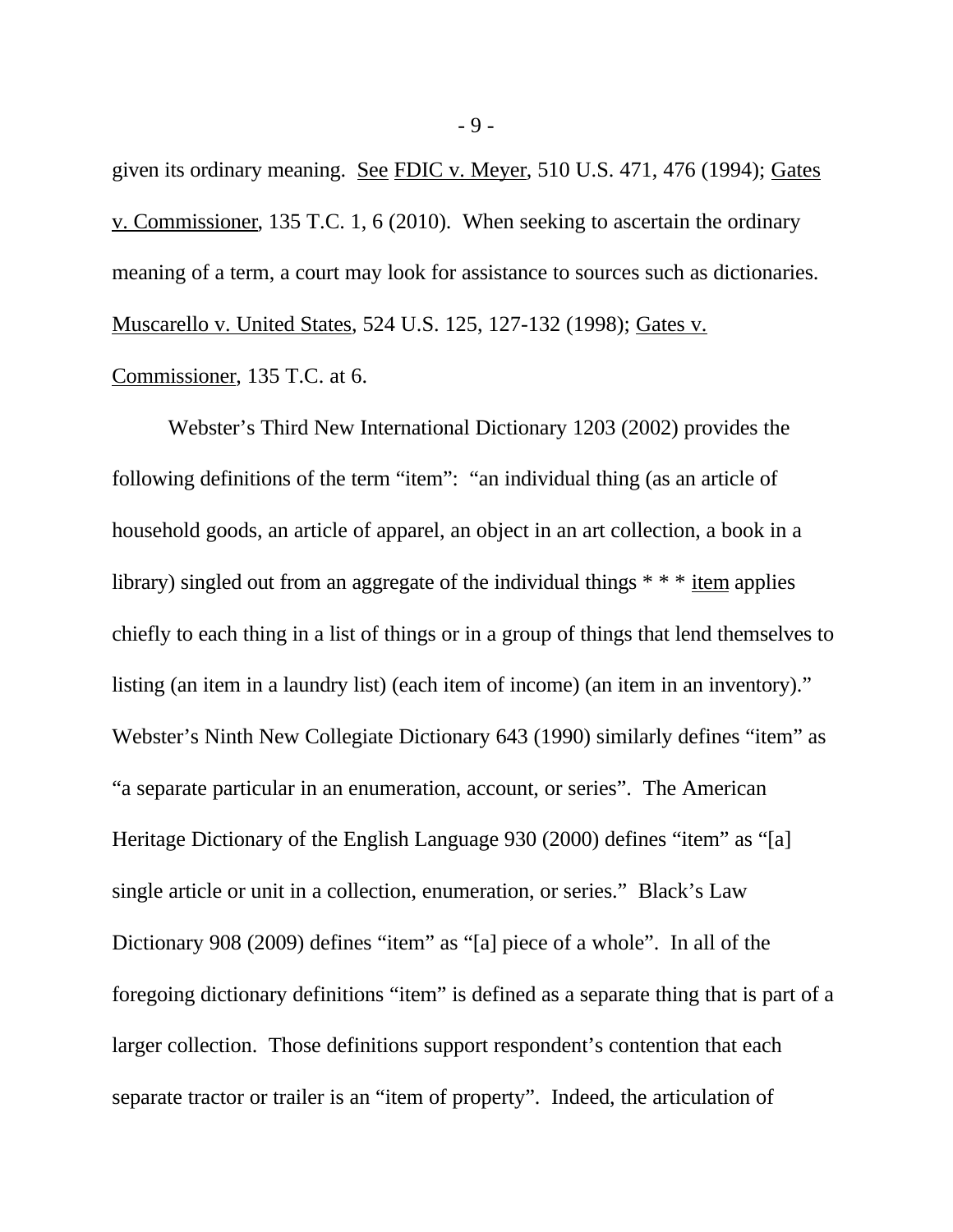petitioners' argument requires the use of a term such as "collection", "group", or "whole", all of which serve to distinguish the collection of tractors and trailers from any single tractor or trailer, i.e., any single "item of property". Accordingly, we conclude that each individual tractor or trailer is an "item of property" within the meaning of section 1.469-2(f)(6), Income Tax Regs.

However, as one court has noted, the definition of the term "item" is context specific:

[T]he dictionary definition  $**$  \* is of little value because "items" is a relative term whose contours are constructed by context. Only when measured by the remaining particulars in a given classification can one discern whether a designation is an item. Thus, we are left  $* * *$  with determining the meaning of "items" as used in the statute without an accompanying list of associated particulars. That being so, reasonable persons could differ on the degree of specificity inherent in the term.

United States v. Zheng, 768 F.2d 518, 523 (3d Cir. 1985). Although we conclude that each tractor and each trailer is a separate item of property, we can conceive of cases in which the result would be different. For example, if JVT had always used each tractor with one particular trailer and if the lease agreements between JVT and TRI and JRV were for particular tractor-trailer pairs, then each tractor-trailer combination might be considered an "item of property".

Petitioners contend that accepting respondent's argument that each tractor and each trailer is an "item of property" would compel absurd results such as, for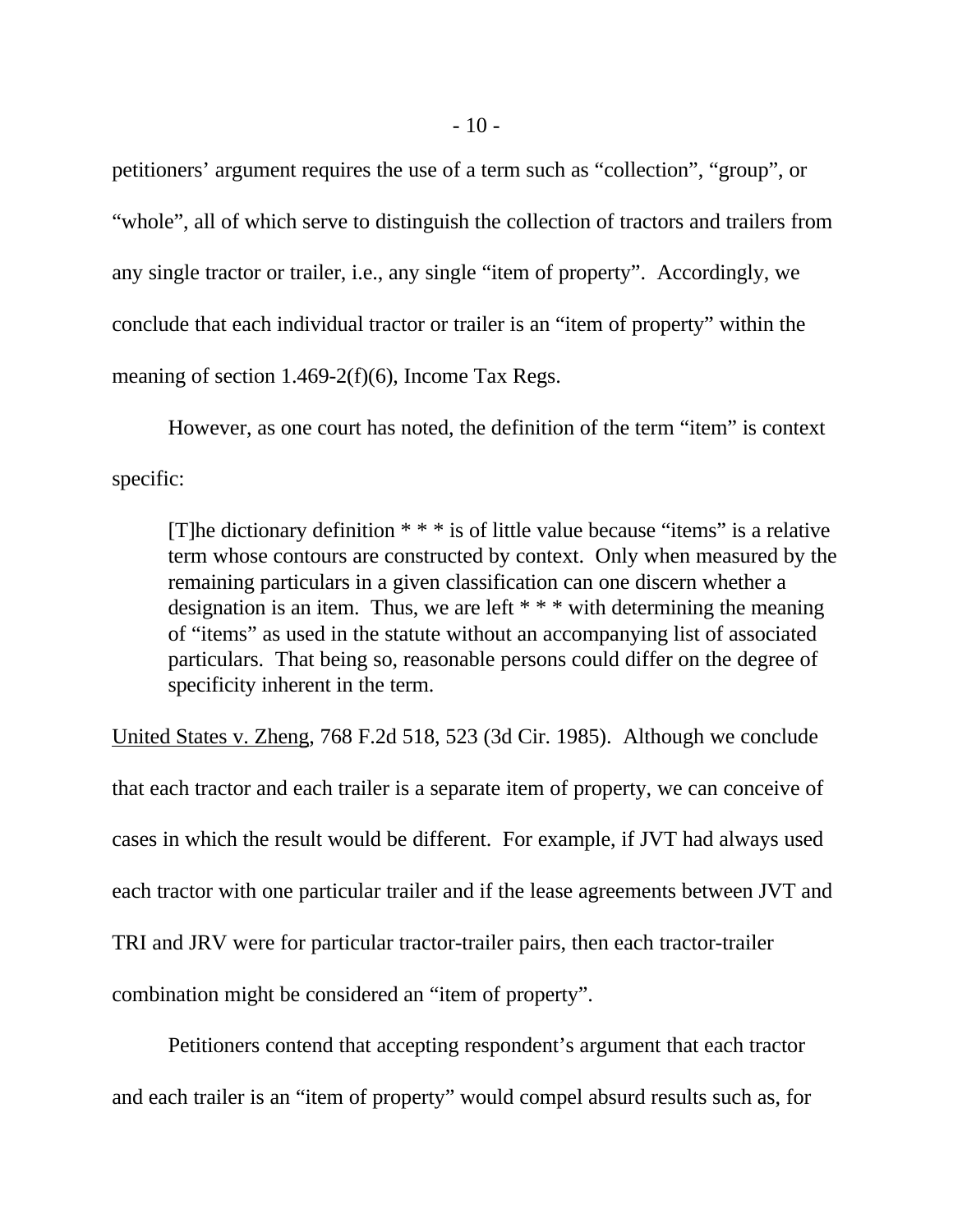example, that a business renting tools would have to recharacterize income with respect to each individual tool. However, that would not necessarily be the case; rather, it would be the case only if the context suggested that each tool should be considered an "item of property". If, for instance, the business leased tool sets and only tool sets, then each set might be considered an "item of property". If, on the other hand, as in the instant case, the lease of each tool were governed by a separate lease agreement with a separate price, then we would not consider absurd the result that the business would have to recharacterize income on that basis.

Petitioners contend that respondent's position is at odds with that taken by the Commissioner in Shaw v. Commissioner, T.C. Memo. 2002-35, in which the Commissioner reclassified as nonpassive the net rental income from various properties, including "over the road trailers". In Shaw, for purposes of section 1.469-2(f)(6), Income Tax Regs., the Commissioner treated all of the over the road trailers as one item of property. We are not persuaded by petitioners' contention. We have repeatedly held that, even with respect to the same taxpayer, the Commissioner is not bound in any given year to allow the same treatment as in prior years. See, e.g., Pekar v. Commissioner, 113 T.C. 158, 166 (1999); Murphy v. Commissioner, 92 T.C. 12, 15 (1989); Lee v. Commissioner, T.C. Memo. 2006-70. As we stated in Murphy v. Commissioner, 92 T.C. at 15: "The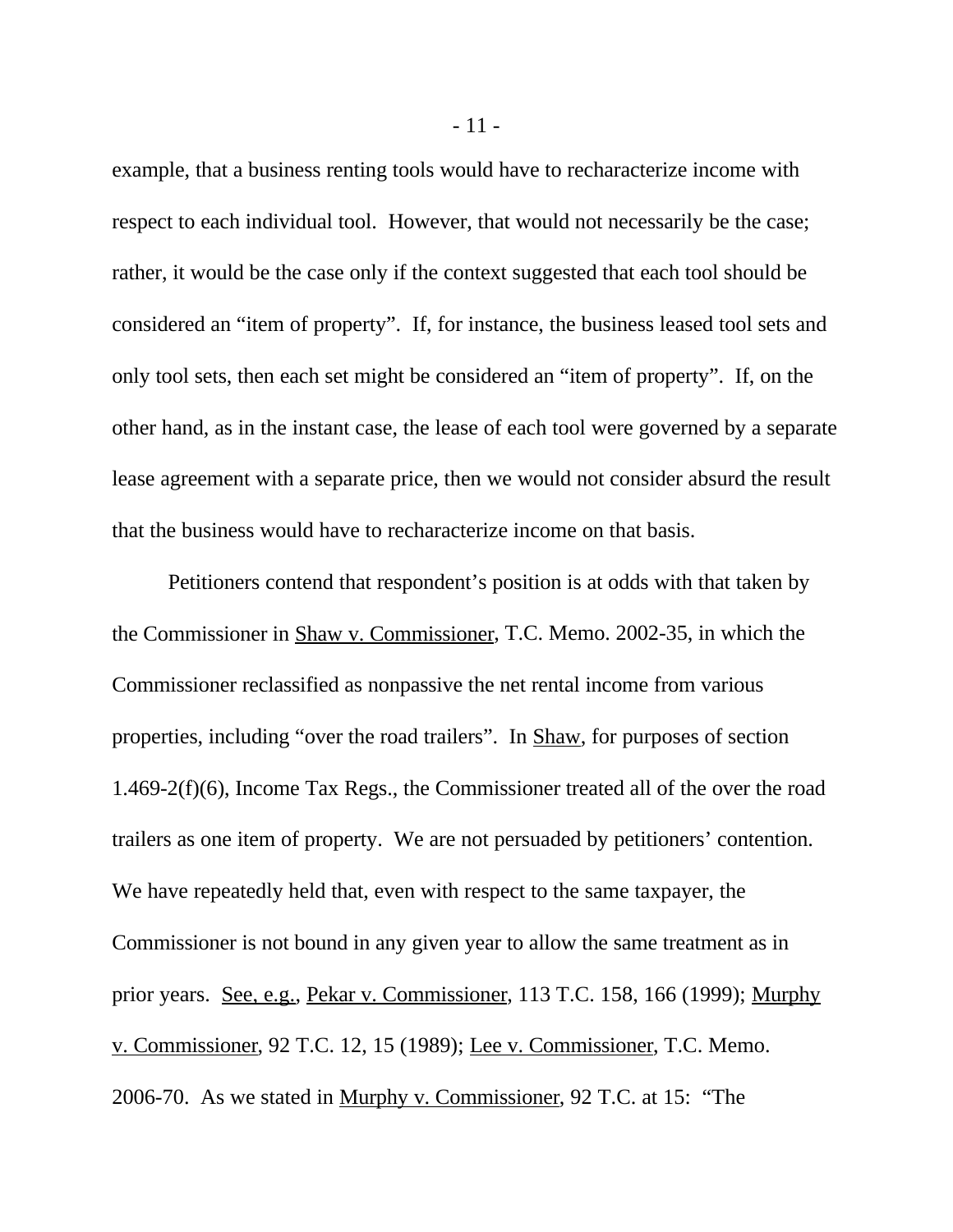erroneous past actions of respondent cannot be relied upon to allow \* \* \* [the treatment of an item] not permitted by statute." Certainly, the same would be true as to different taxpayers. Accordingly, we conclude that respondent is not bound to treat petitioners' tractors and trailers as one item of property even though the Commissioner may have treated the over the road trailers in Shaw as one item of property. Moreover, it is not even clear that, in Shaw, the Commissioner actually treated all of the over the road trailers as one item of property. Indeed, the Commissioner's treatment of the trailers in Shaw is consistent with respondent's position in his brief that, although respondent considers each individual tractor or trailer a separate item of property, respondent is electing not to challenge petitioners' offset of the income and losses from each item of property within TRI and JRV.

Petitioners further contend that, within the trucking industry, the phrase "item of property" typically refers to an entire fleet of trucks. However, petitioners cite no authority for that proposition, and we find it implausible. Indeed, even within the context of the instant case, Mr. Veriha's decision to hold the entire fleet of tractors and trailers under the title of two different entities is inconsistent with the proposition that the entire fleet is viewed as a single "item of property". Moreover, that proposition is also inconsistent with the fact that JVT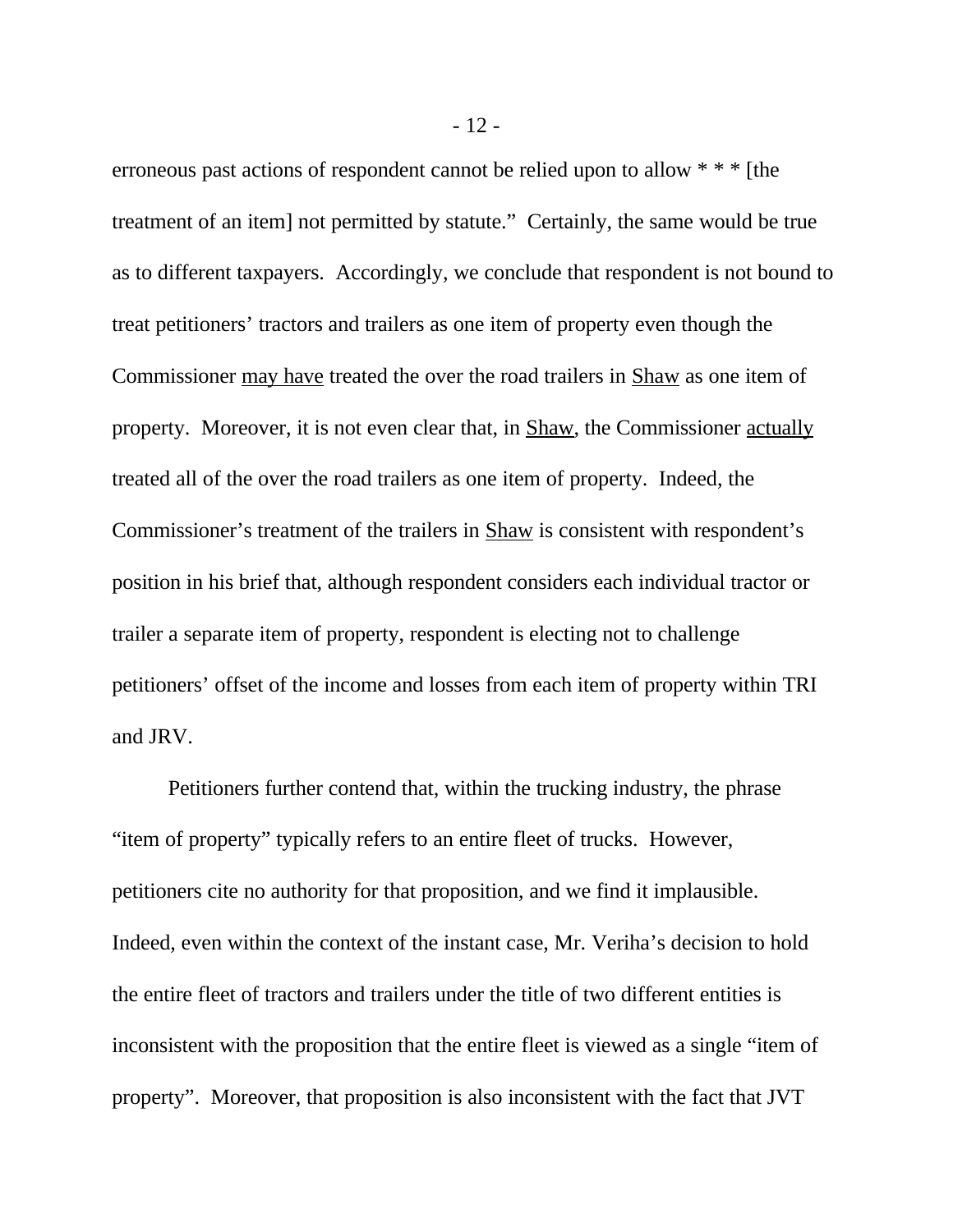entered into a separate lease agreement with TRI or JRV for each tractor and each trailer it leased. Indeed, those separate lease agreements strongly suggest that JVT, TRI, and JRV viewed each of the tractors or trailers as a separate "item of property".

As we stated in Shaw v. Commissioner, T.C. Memo. 2002-35, a taxpayer "must accept the tax consequences of his business decisions and the manner in which he chose to structure his business transactions." Or, as the Supreme Court has stated: "[W]hile a taxpayer is free to organize his affairs as he chooses, nevertheless, once having done so, he must accept the tax consequences of his choice, whether contemplated or not, and may not enjoy the benefit of some other route he might have chosen to follow but did not." Commissioner v. Nat'l Alfalfa Dehydrating & Milling Co., 417 U.S. 134, 149 (1974) (internal citations omitted).

On the basis of the foregoing, we conclude that each individual tractor and each trailer was a separate "item of property" within the meaning of section 1.469- 2(f)(6), Income Tax Regs. However, because respondent has not contested petitioners' netting of gains and losses within TRI, only TRI's net income is recharacterized as nonpassive income.<sup>2</sup>

<sup>2</sup>We note that this result is necessarily more favorable to petitioners than the result would have been had respondent contended that it was necessary for the (continued...)